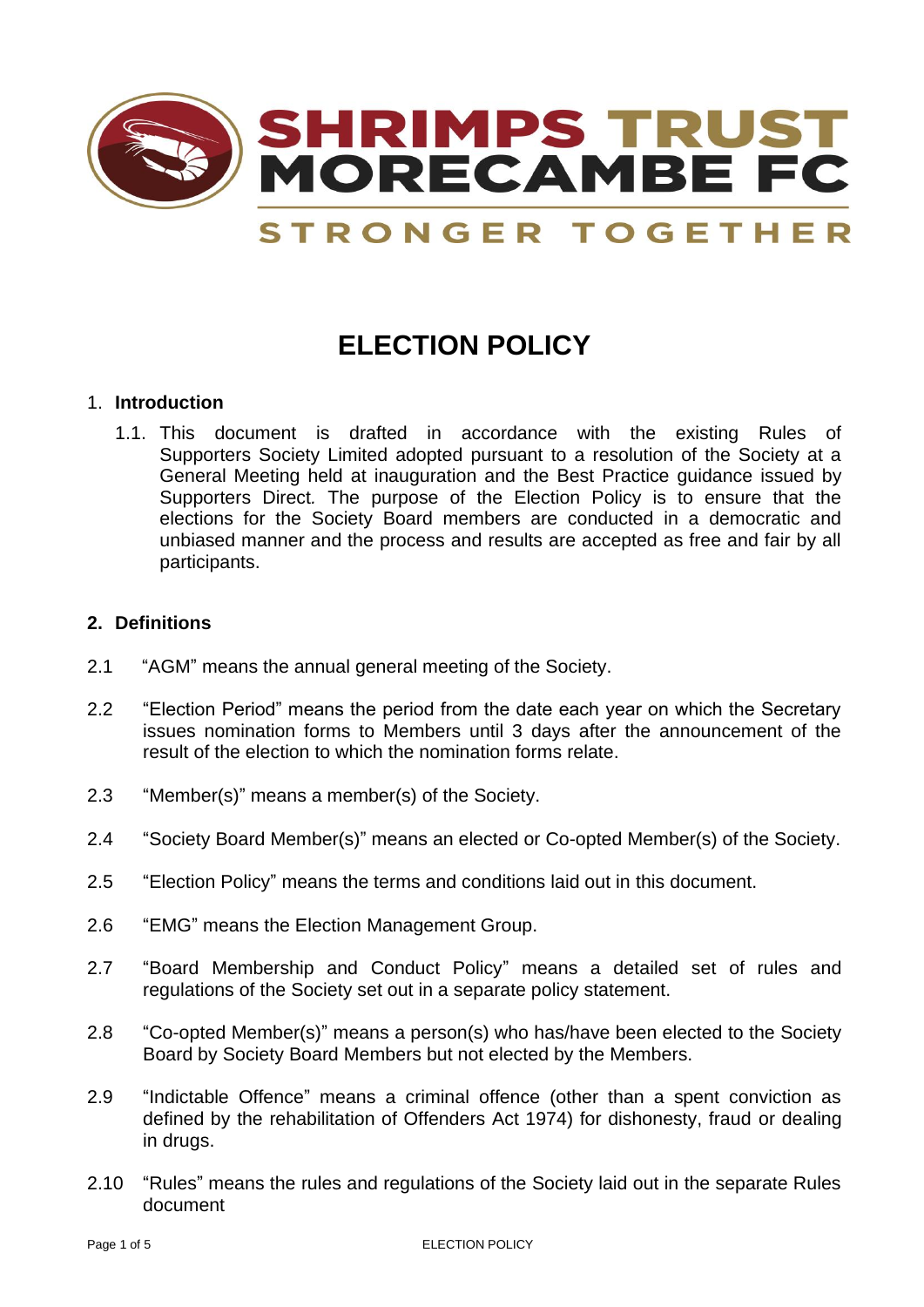- 2.11 "Secretary" means the Secretary of the Society.
- 2.12 "Society" means Shrimps Supporters' Society Limited (also known as Shrimps Trust).
- 2.13 "Society Board means the elected Board of the Society including any co-opted Society Board Members.

## **3. Election control**

- 3.1. In advance of the commencement of the election, the Society Board will appoint members of the Society (who with the exception of the Secretary may not include serving Society board members) to form the EMG. This group shall be chaired by an independent person who is not a member of the Society. The Secretary may be a member of this group. In the event that it is not possible to agree the identity of the Independent chair, Supporters Direct will select the Independent chair.
- 3.2. No members of the Society Board whose positions are due to be offered for election shall play any part in determining the composition of the EMG or any aspect regarding the conduct of the elections.
- 3.3. Members of the EMG shall not be eligible to nominate candidates nor be a candidate themselves and shall ensure that they have proper regard to maintaining the impartiality and integrity of the election process.
- 3.4. During the Election Period the EMG will ensure that the election is run in accordance with this policy.
- 3.5. The EMG shall make the final decision as to the eligibility of candidates, nominations and valid votes. They shall conduct the count and the result, as determined by them is final. Any decisions taken will be by majority vote and recorded. The Chair of the EMG shall have a casting vote in the event of a tie.

## **4. Timetable**

- 4.1. The AGM will take place within the period laid down in the Society's Rules, and the exact date shall be decided by the Society Board by the end of the preceding financial year.
- 4.2. The Board shall agree the number of vacancies to be elected; if the numbers to be elected differs from the numbers elected in previous years or changes the number of places to be elected in total on the Society Board, then the reasons why the change has been made shall be communicated to members in the form soliciting nominations.
- 4.3. The Secretary will circulate a nomination form with advance notice of the AGM at least eight weeks before the AGM.
- 4.4. The Society Board shall ensure that the membership of the EMG has been agreed by the Society Board before the Secretary circulates nominations forms.
- 4.5. During the Election Period, the EMG shall manage the process, with the assistance of the Secretary as required.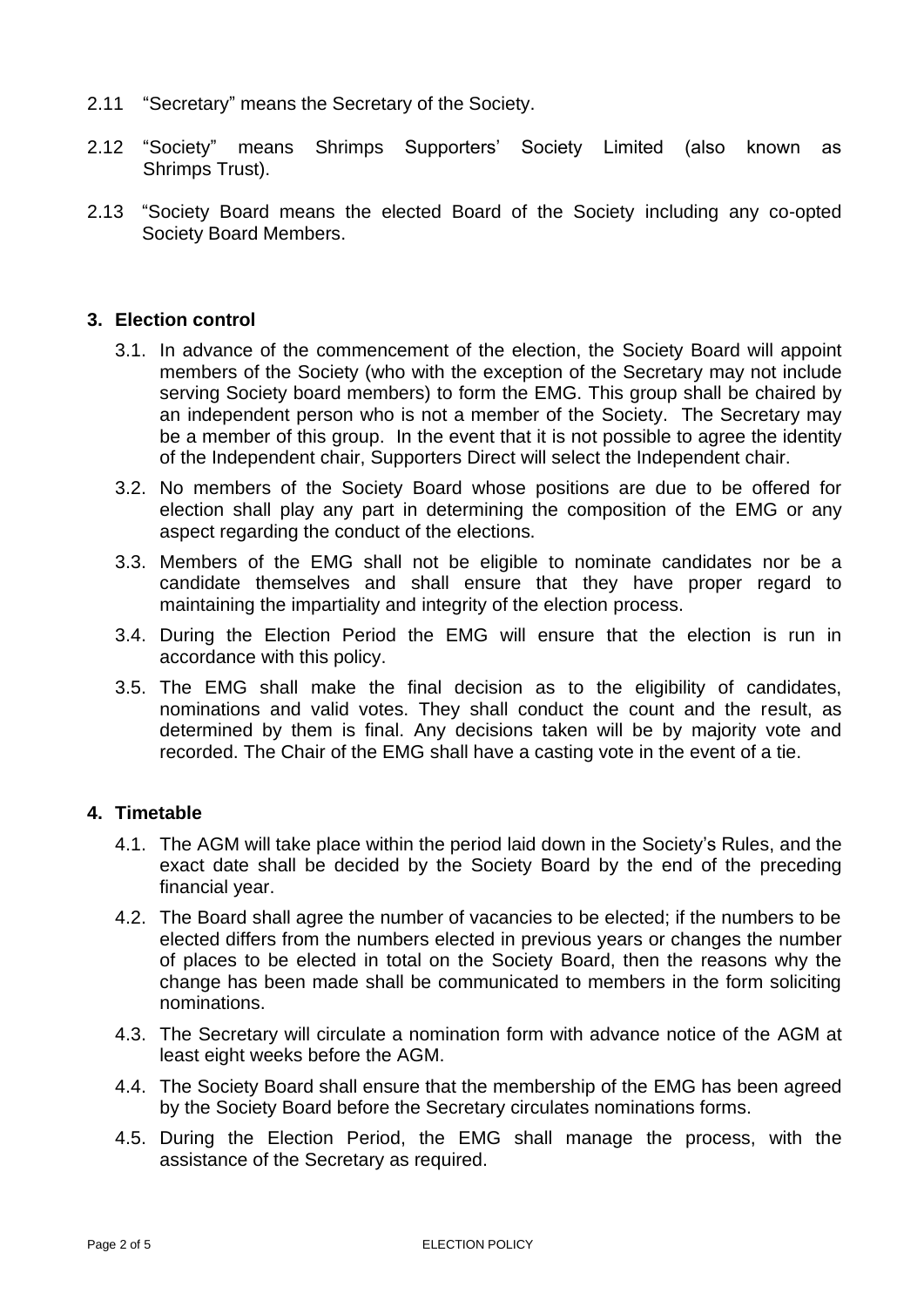# **5. Nominations and eligibility**

- 5.1. Any person wishing to be a candidate for election to the Society Board must be a fully paid-up member of the Society and be nominated by at least two fully paid-up members of the Society.
- 5.2. The EMG will verify that nominations are from members of the Society. Society members can nominate as many candidates as they wish.
- 5.3. Nomination forms to be completed and returned by post/hand to the Election Chairperson by the date specified in the election timetable. Electronic signatures are not accepted at present.
- 5.4. It is the candidate's responsibility to ensure that their nomination is valid and submitted in accordance with the election timetable. In order to ensure that candidates can confirm the validity of their nominees, the EMG and Secretary should arrange for candidates to be able to check in advance whether those nominating them are fully paid-up members.
- 5.5. Decisions over the validity of nominations shall be a matter for the EMG having due regard for the Secretary's assessment of the membership status of an individual nominating a candidate. Any decision by the EMG not to accept a nomination as valid should be notified to the candidate as soon as possible in order that the situation may be rectified or an appeal heard.
- 5.6. Candidates must also submit a statement in support of their nomination and may also submit a photograph for publication with their statement (see section 6 below for more details).
- 5.7. The names of those nominating candidates shall be appended to each candidate's statement.
- 5.8. By submitting a nomination, Candidates will be deemed to have accepted this Election Policy, the Society's Rules, and any other policies and rules adopted by the Society Board and the membership and agreed to be bound by them.
- 5.9. Specifically, candidates are also self-certifying that they comply with the Society Rules and Board Membership and Conduct Policy relating to eligibility to serve on the Board. In particular, no person can be a member of the Society Board:
	- (with the exception of Co-opted Members co-opted onto the Society Board under Rule [67] of the Rules) who ceases to be a Member of the Society;
	- who has been a member of the Board for 12 consecutive vears:
	- who is subject to a bankruptcy order or has in place a composition with his/her creditors;
	- who is subject to a disqualification order made under the Company Directors Disqualification Act 1986;
	- fails to abide by any rules for the conduct of elections made by the Society Board.
	- who has a conviction for an indictable offence (other than a spent conviction as defined by the Rehabilitation of Offenders Act 1974);
	- in relation to whom a registered medical practitioner who is treating them gives a written opinion to the Society stating that they have become physically or mentally incapable of acting as a Director and may remain so for more than three months;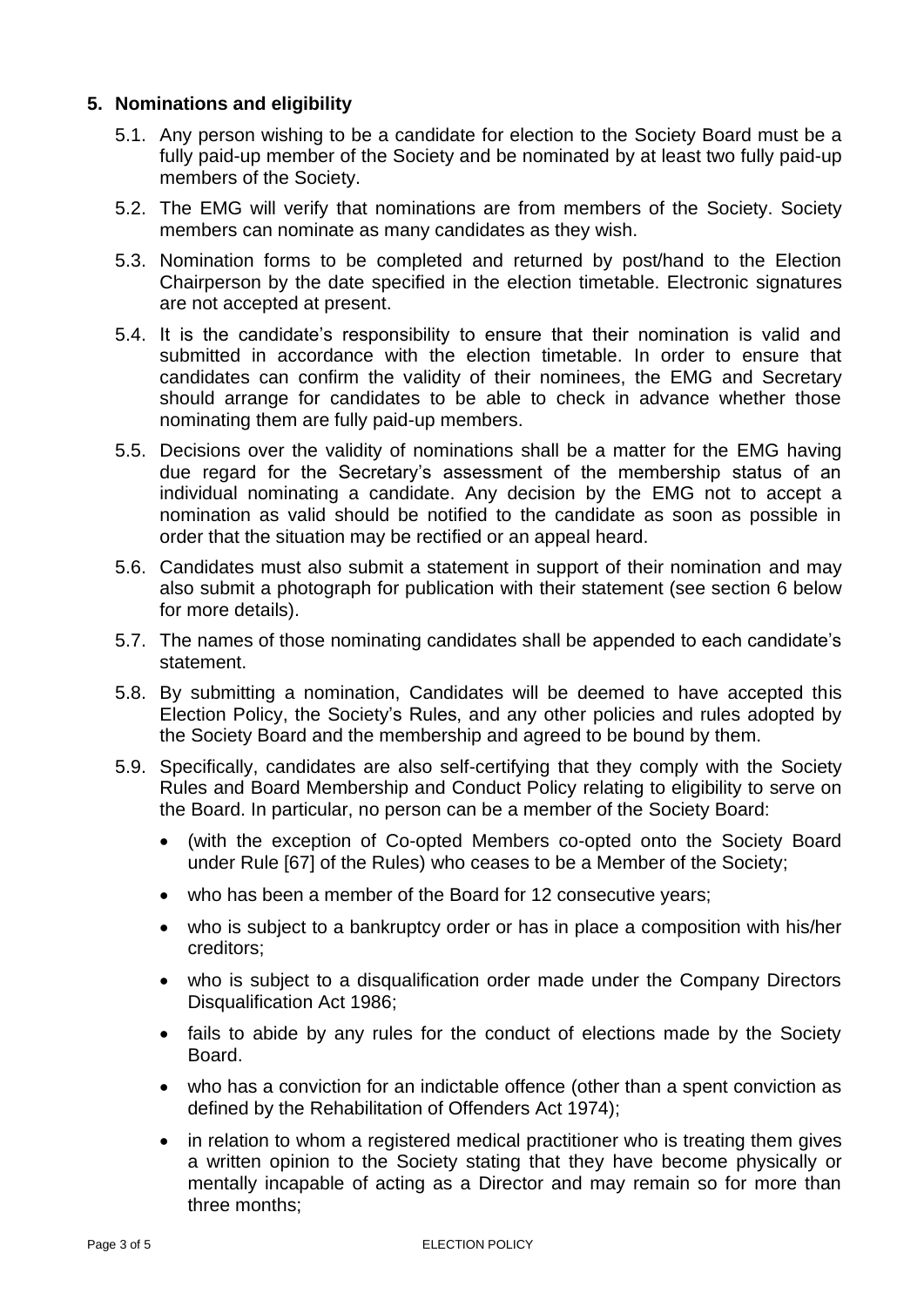- in relation to whom by reason of their mental health, a court makes an order which wholly or partly prevents them from personally exercising any powers or rights which that person would otherwise have;
- 5.10. All candidates shall leave full contact details with the EMG including email address.

## **6. Statements and Campaigning**

- 6.1. Campaigning under the auspices of the Society will be restricted to the statements submitted by the candidates and to any hustings organised by the Society.
- 6.2. All candidates' statements are to be sent by hand, post or email to the chairman of the EMG. These will be gathered together and issued with the ballot papers, and include the photograph (if submitted) of the candidate and a list of the members who have nominated them.
- 6.3. Candidate statements should be no longer than 1000 words. If a candidate's statement has more 1000 words, it will be truncated and text will be inserted below stating "The candidate's statement has exceeded the permitted amount and has therefore been truncated". The number of words counted shall be decided using Microsoft Word.
- 6.4. Candidates shall not in their statements make threats, insults or derogatory, abusive, racist, sexist or homophobic statements. The EMG will reserve the right to edit any statement to ensure that it does not breach these rules.
- 6.5. In agreeing to be nominated and so accepting this Policy, candidates shall agree to indemnify the Society for the cost of meeting any liability of the Society that may arise as a result of the contents of their statement.
- 6.6. During the election neither the EMG nor the Society Board may provide advice to voting members as to the suitability of any candidate nor issue any voting advice to members collectively. Individual Society board members who indicate a preference in public must make it clear that they do not speak on behalf of the Society board and express a purely personal opinion.

#### **7. Appeals**

- 7.1. Candidates or complainants shall raise matters with the EMG whose decision is final.
- 7.2. Complaints after voting has closed shall be made to the EMG not later than three working days after the close of poll. Any complaint received after this date shall be ruled out of order.
- 7.3. If any candidate should contravene the Election Policy, the EMG shall judge whether a disqualification should apply and their decision is final.
- 7.4. Any appeal against the decision of the EMG shall be made through and governed by the disputes procedure as set out in the Society Rules.

# **8. Result**

- 8.1. If there are more candidates than places available on the Society Board
	- 8.1.1 *If Hustings are held before the AGM, the following procedure shall be followed;*